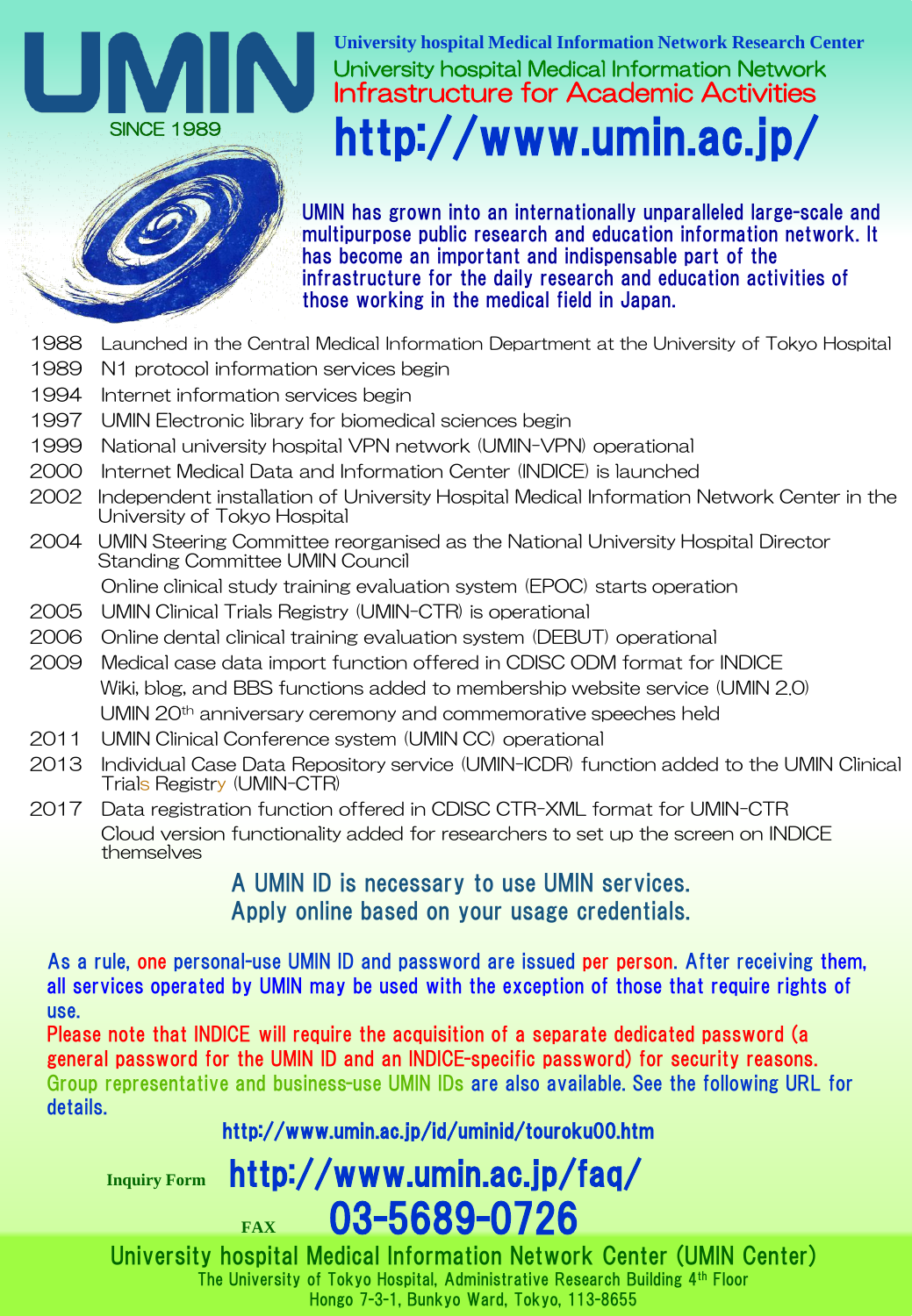# **UMIN Efforts for CDISC Standards UMIN Efforts for CDISC Standards http://cdisc.umin.ac.jp/**



We began accepting data collection services according to CDISC standards on October 19, 2009.

### **2. UMIN INDICE lower level data communication protocol for CDISC ODM**

We make the receiving side specifications open to the public when clinical data is automatically sent electronically from the electronic medical records or EDC systems of medical institutions (effective July 5, 2013).

### **3. Forensic Medicine Database System\***

Based on FY2011 scientific research promotion projects (Grant-in-Aid for Scientific Research [Challenging New Research]), we implemented the 'construction of a facility-specific and nationwide aggregate database of post-mortem certificates using CDISC standards'.

In this project, we developed a Windows version of CDISC client software for post-mortem certificates run by each facility. Because of this software, registering data at each facility is now easier, and the forensic analysis of deaths by unnatural causes can be conducted more efficiently in Japan. We can expect cause-of-death investigations to become more accurate throughout the country.

(\*This system was featured in *Legal Magazine*.)

### 4. **UMIN-CTR**

We implemented trial information registration functionality in a CDISC CTR-XML format for UMIN-CTR trial information registration. By supporting CDISC standard formats, which have international standards and norms, it has become easier to link information with other institutions (effective in 2017).



# **UMIN Clinical Trials Registry http://www.umin.ac.jp/ctr/index-j.htm**

This is a clinical trial registration system provided by UMIN that meets the standards of the International Committee of Medical Journal Editors (ICMJE). UMIN-CTR is recognised as an ICMJE 'acceptable registry' that belongs to the Japan Primary Registries Network in the WHO International Clinical Registry Platform.

Over 85% of clinical trial registrations in Japan are registered in UMIN-CTR.

UMIN-CTR was chosen as the database to be installed by the National University Hospital Directors Committee and is described in the 'Ethics Guidelines Regarding Medical Research of Human Subjects'. It is expected to be used for the registration of study plans before research begins and for results after studies have been completed. UMIN-CTR also accepts trial information registrations in CDISC CTR-XML format, making it easier to link information with other institutions.



34,821 registrations as of December 26, 2018



# **UMIN-ICDR UMIN Individual Case Data Repository http://www.umin.ac.jp/icdr/index-j.html**

The medical case data repository has been implemented with the addition of the UMIN Clinical Trials **j.htmlttps://www.umin.ac.jp/icdr/index-**studies in UMIN servers based on their agreement, and UMIN bonds the contents to a third party. The importance of this repository has recently been recognised internationally because the following results are Registry. This system allows researchers to store anonymised individual case datasets for their own clinical anticipated. UMIN is taking the lead globally by installing it.

- 1. Check for research data forgeries and falsifications
- 2. Prevent the concealment of inconvenient statistical analysis results by researchers (including providers of research grants)
- 3. Ensure data analysis reproducibility

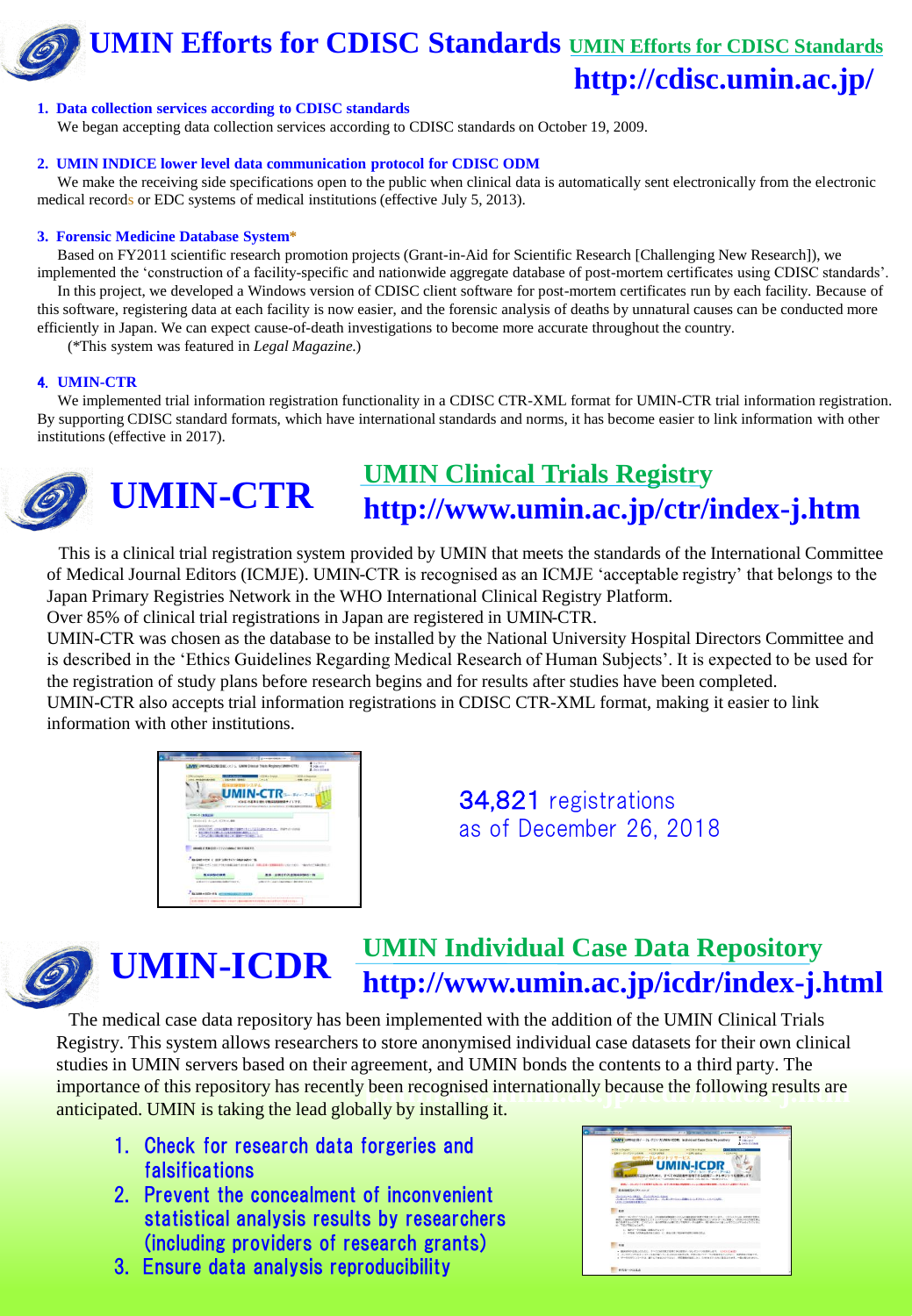

**UMIN Internet Data and Information Center for Medical Research UMIN Internet Data and Information Center for Medical Research**

# **http://www.umin.ac.jp/indice/**

This is a system for aggregating medical research data from clinical trials, epidemiological studies, and case registrations (including case registration assignments) over the Internet.

It is an electronic case report that allows both UMIN server and originally developed medical research data aggregation to be customised for each project. Since October 2009, it has conformed with CDISC standards.

| 1. Inexpensive Because it is shared, package software for aggregating servers and data can be used at a low price. |  |  |  |  |
|--------------------------------------------------------------------------------------------------------------------|--|--|--|--|
|--------------------------------------------------------------------------------------------------------------------|--|--|--|--|

2. Secure Thorough operation results, with about 250 research projects and roughly 6.08 million total registered cases\* (December 2018) (\*Not including NCD aggregated cases)

- 3. Stable Dedicated systems engineers strive for stable operations through application management and maintenance around the clock
- 4. Safe Operates with security measures such as firewalls, encryption, and invasion detection

5. Easy UMIN takes care of everything from hardware operation management to software development, installation, and maintenance, to security management.

Around 460,000 medical professionals use UMIN IDs to enter medical case data.

6. Meets CDISC Standards Meets CDISC standards (ODM format for case registration, a standard for the exchange of clinical trial data)

In 2017, we began offering INDICE Cloud as well, a service that allows researchers to customise INDICE functions and run their own electronic case reports. Research projects running on INDICE Cloud do not have software development or support from UMIN, but this service can be used for free; additionally, it can be used for projects with a smaller number of cases. The servers are managed by UMIN to ensure safety and stability.



### **http://epoc.umin.ac.jp Postgraduate Clinical Training Evaluation System Evaluation system POstgraduate Clinical training**

- 1. Real-time access from collaborating hospitals and institutions
- 2. Mutual evaluations for training and teaching physicians
- 3. Evaluation requests via email
- 4. Health professional evaluations
- 5. Graph evaluations with auto aggregation
- 6. CSV data downloads of evaluation data
- 7. Improvements in training programmes with versatile analysis of evaluation data
- 8. Loss prevention and limitless storage of evaluation data





- Leaves evaluation records for each training department
- Permits teaching physician evaluations
- Permits training facility evaluations

# Minimum

• Entry-level version condensed to the essentials of the multifunction Standard version

• EPOC introduction can be carried out easily



evaluation graph



### **DEBUT System Features**

- Exceptional versatility, as it can be used in any place that has an Internet connection
- Evaluation items can be customised for each training programme
- Both training and teaching dentists can give feedback about clinical training programmes

### **Expected Results of Adopting the DEBUT System**

- The objectives, plans, and evaluations of dentists' clinical training curricula will be complete, and the quality of clinical training will improve.
- By using a mutual evaluation (feedback system) for training programmes elicited from both training and teaching dentists, clinical training systems will be improved through the organisation of better training programmes.

璽  $Fig.$ 

Training records

# SAMPLE 症例登録・割付システム

| LASH ET your CRASH & P. To Market                     | 西者登録フォーム/SAMPLE                                                      | <b>COLLEGE AND INCOME.</b>    |
|-------------------------------------------------------|----------------------------------------------------------------------|-------------------------------|
|                                                       |                                                                      |                               |
| <b>PERMIT GLASSICA PERMIT</b>                         | <b>GENERAL T GOLDANIA COLLANS</b>                                    |                               |
| Michigan Market and Controller                        |                                                                      |                               |
|                                                       | <b>MARI</b> CONTINUES.                                               |                               |
|                                                       | to be striked around the con-<br>AND COMPANY AND COMPANY AND VEHICLE |                               |
| <b>SALES AREA</b>                                     | ×<br>at the<br>$\sim$                                                |                               |
| <b>STATES AS MAYNED IN</b>                            | and the party<br>w<br>$\sim$                                         |                               |
|                                                       |                                                                      |                               |
|                                                       |                                                                      |                               |
|                                                       | a Congor contact 2. Incent in Circu-                                 | divide note a vil             |
|                                                       | Billiar Kennessa Stanja Billia in della Billia Billi                 | 6140-1414 S. 10               |
| <b>SALES AND</b>                                      | MARTIN RECULS that IS IS IN DUTY FEATURE                             | shown I see a lot             |
| <b>Indian consider to the a</b>                       |                                                                      | Allegan a story of the        |
| a. Wallenberghts, Accommodatoration@clevil.com/CPRIn- |                                                                      | 61426-114 m 13                |
| a contradiction company in Linux for-                 |                                                                      | <b>CARL COLLANS</b>           |
| at an index concern and in a district for-            |                                                                      | $25.001 + 21.61 + 3.00$       |
| and with a special full state of the first            |                                                                      | contracts with                |
|                                                       | a law court at course of them.                                       | 43496110416-10                |
|                                                       |                                                                      | <b>With Contract Contract</b> |